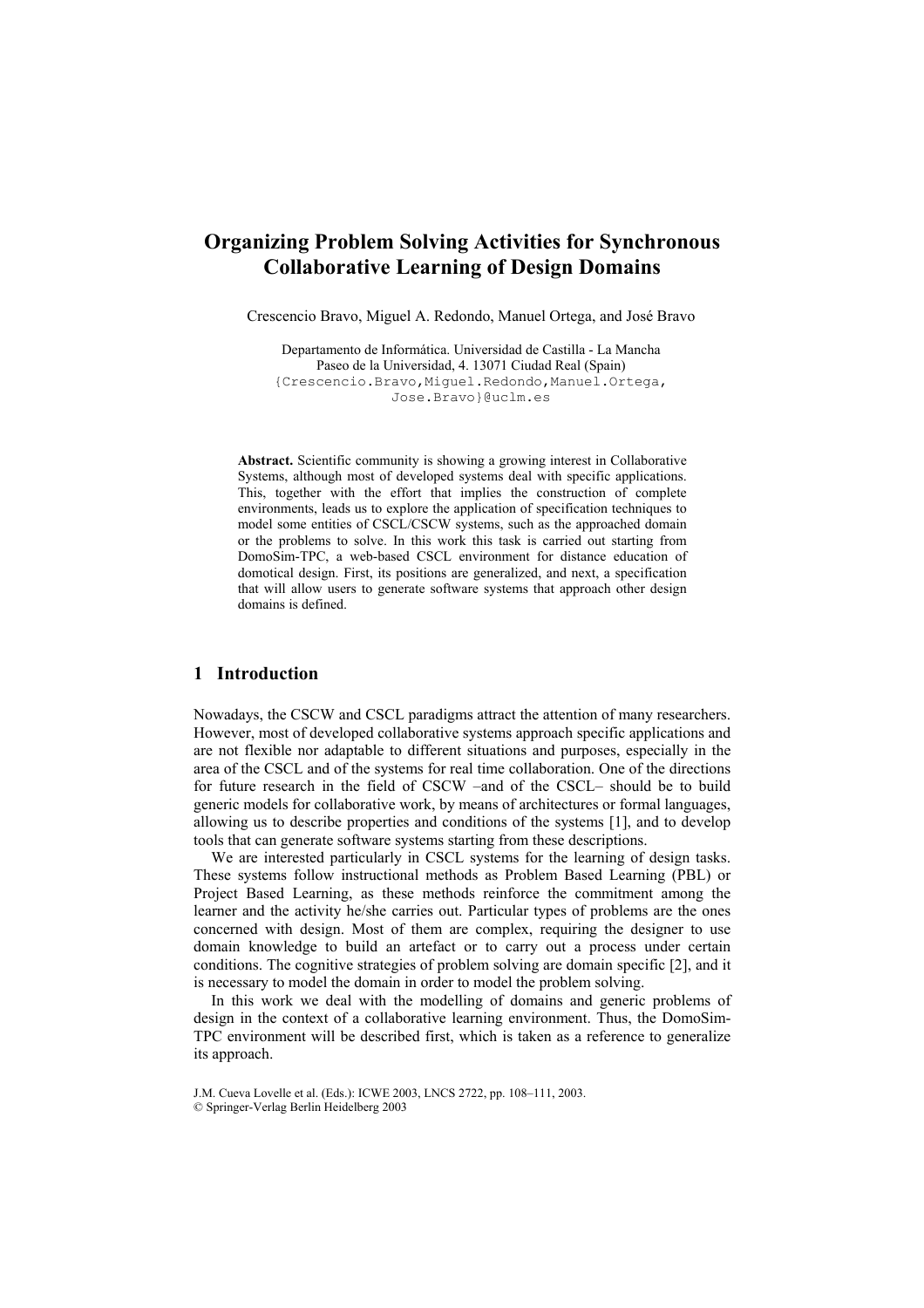## **2 The DomoSim-TPC System**

We have developed DomoSim-TPC [3, 4, 5], a collaborative system for the distance learning of domotical design (Home Automation). It includes support for setup, realization, monitoring, analysis, and storage of learning activities. This system has been evaluated following diverse techniques and it is being successfully used in different teaching centers. The DomoSim-TPC system has been developed in Java to allow the execution with a web browser, so that the system can be used at a distance.

We represent the Domotics domain by means of a set of object types and of relationships among them. We call operators to these domain-specific objects. The types of operators we identify are regulation systems, activators, receivers, and other elements (plugs, buses...). The systems are related with the activators and the receivers they regulate. Another type of relationships among operators are, for example, the connections to plugs or data buses. The operators are classified in five management areas: thermal comfort, luminosity comfort, energetic control, accident security, and intrusion security.

The process of problem solving is structured in two stages:

- − Planning of the Design Strategy [5]: The learners decide the steps that determine the strategy to follow to build the model they consider satisfy the problem objectives, first individually and then in group.
- − Detailed Design and Simulation in group [4]: The learners build a model and simulate it by means of successive refinements, checking if this model solves the problem.

In this work we focus on the second stage, a synchronous task, which facilitates the generation of spontaneous ideas, brings in personal experience, increases motivation, and encourages a content focus.

#### **3 Activities Organization and Collaborative Problem Solving**

The users of the DomoSim-TPC system are classified in two profiles: teacher and student. The students are arranged in groups coordinated by one or more teachers. The access to the tools is regulated according to the user's profile. The teachers use management tools, for the definition of the activities and participants, and authoring tools, to create the problems.

The students work actively in groups on problems extracted from the real practice (PBL). Each problem describes the requirements of the model that the students have to build. In this situation the student plays the role of a professional designer. This collection of problems is organized in three levels of complexity: low, medium, and high. Thus, the teacher can propose problems with a certain complexity level according to the knowledge level of the group. The *activity* abstraction allows proposing a concrete problem to a concrete group of students. From the organizational point of view, a problem is a learning object that can be reused. The activity help level, together with the complexity level of the problem, allows teachers to use scaffolding techniques [6]. This way, the problem solving can be considered with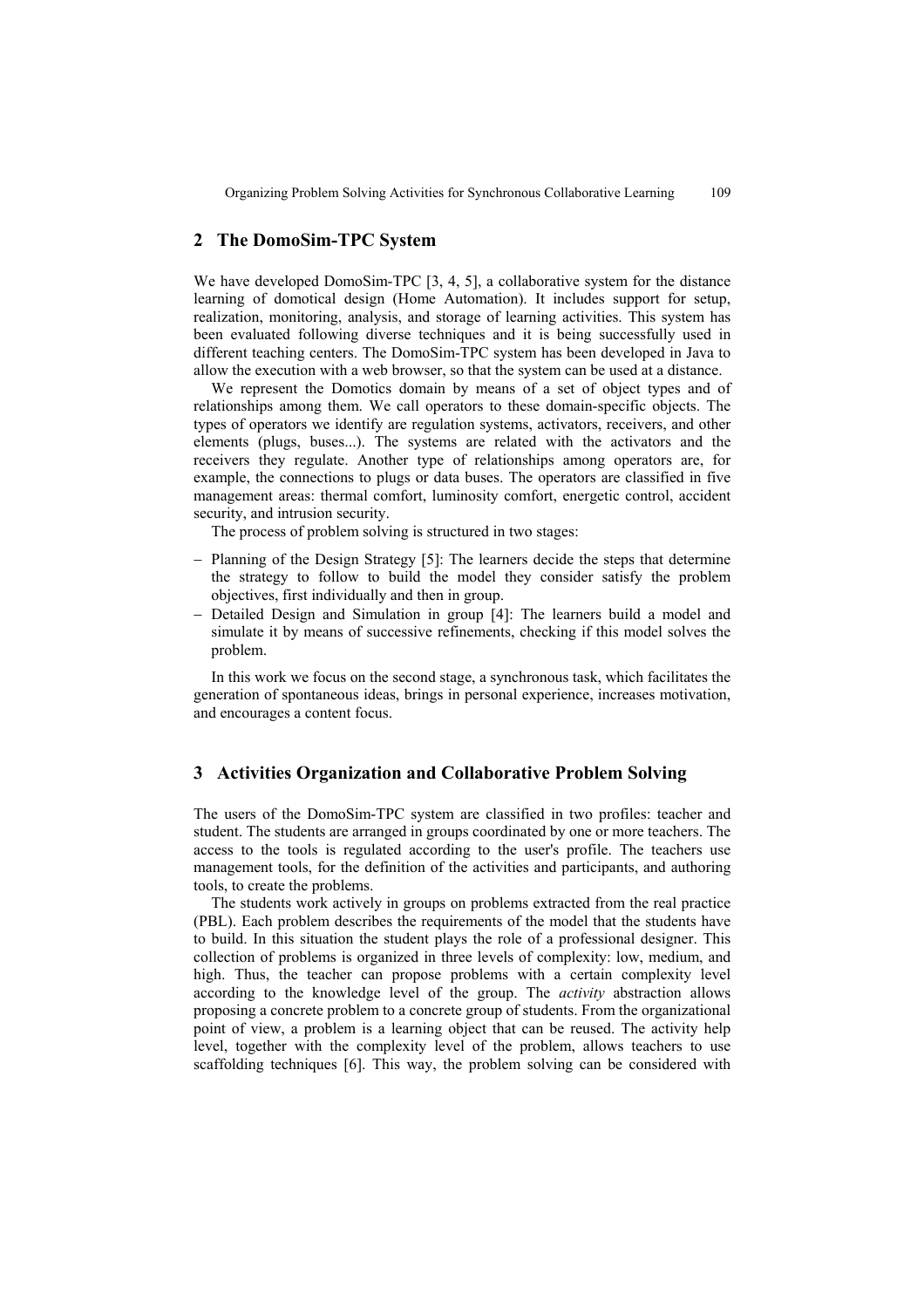different levels of help (reinforcement), depending on the previous knowledge of the participants and in a process of successive integration of knowledge.

The process of detailed solving of problems is framed in the Design and Simulation subsystem. This subsystem is materialized by means of the shared workspace metaphor. There are five workspaces available: Design, Task Distribution, Parameterization, Cases and Hypothesis, and Simulation. The navigation along these workspaces is defined by means of a Collaboration Protocol that synchronizes the joint access of the students belonging to the group. The Design workspace is the first one accessed when the group starts the resolution of a problem. From this, the Work Distribution, Parameterization, and Cases and Hypothesis workspaces can be accessed; from here it is possible to come back to the Design. The Simulation workspace is accessed from the Cases and Hypothesis workspace. All these subspaces integrate different mechanisms of direct manipulation, support for communication and coordination, and awareness techniques [7].

# **4 Generalization to Generic Design Domains**

To carry out this generalization we propose the use of XML to build a language that allows specifying the characteristics of the design domain (DDL, Domain Definition Language) as well as of the problems (PDL, Problem Definition Language). Other authors also use specifications in XML to represent interactions in CSCL systems [8], to describe learning activities (users, tasks, tools...) [9], and to implement an Educational Modelling Language, which allows users to define Units of Study [10]. The choice of the XML notation is because of its feature of standard language and its interoperability. We aim that this specification language of domains and problems has certain degree of formalization, that can be processed automatically and be compatible with standards, allowing the reusability of the learning objects (problems, plans...). For example, XML would allow, by means of XSLT transformations, the generation of XHTML pages with a description of the domain or the problem visualizable on a browser.

The domain and problem models are defined by means of a DTD (Document Type Definition) that describes the valid syntax of the XML documents. So, four files make up the specification: DTD files for the domain and the problem, and the domain itself and problem definition by means of XML (see table 1).

| <b>Domain specification</b>     | <b>Problem specification</b>              |
|---------------------------------|-------------------------------------------|
|                                 | <problem domain="dom1" id="p1"></problem> |
|                                 | <description></description>               |
| <domain name="dom1"></domain>   | <comments></comments>                     |
| <graphics></graphics>           | <behavior></behavior>                     |
| <operators></operators>         | <variables></variables>                   |
| <relationships></relationships> | <requirements></requirements>             |
| <variables></variables>         | <constraints></constraints>               |
| $\langle$ /domain>              | <cases></cases>                           |
|                                 | <hypotheses></hypotheses>                 |
|                                 |                                           |

**Table 1.** A schematic example of specification in DDL and PDL.